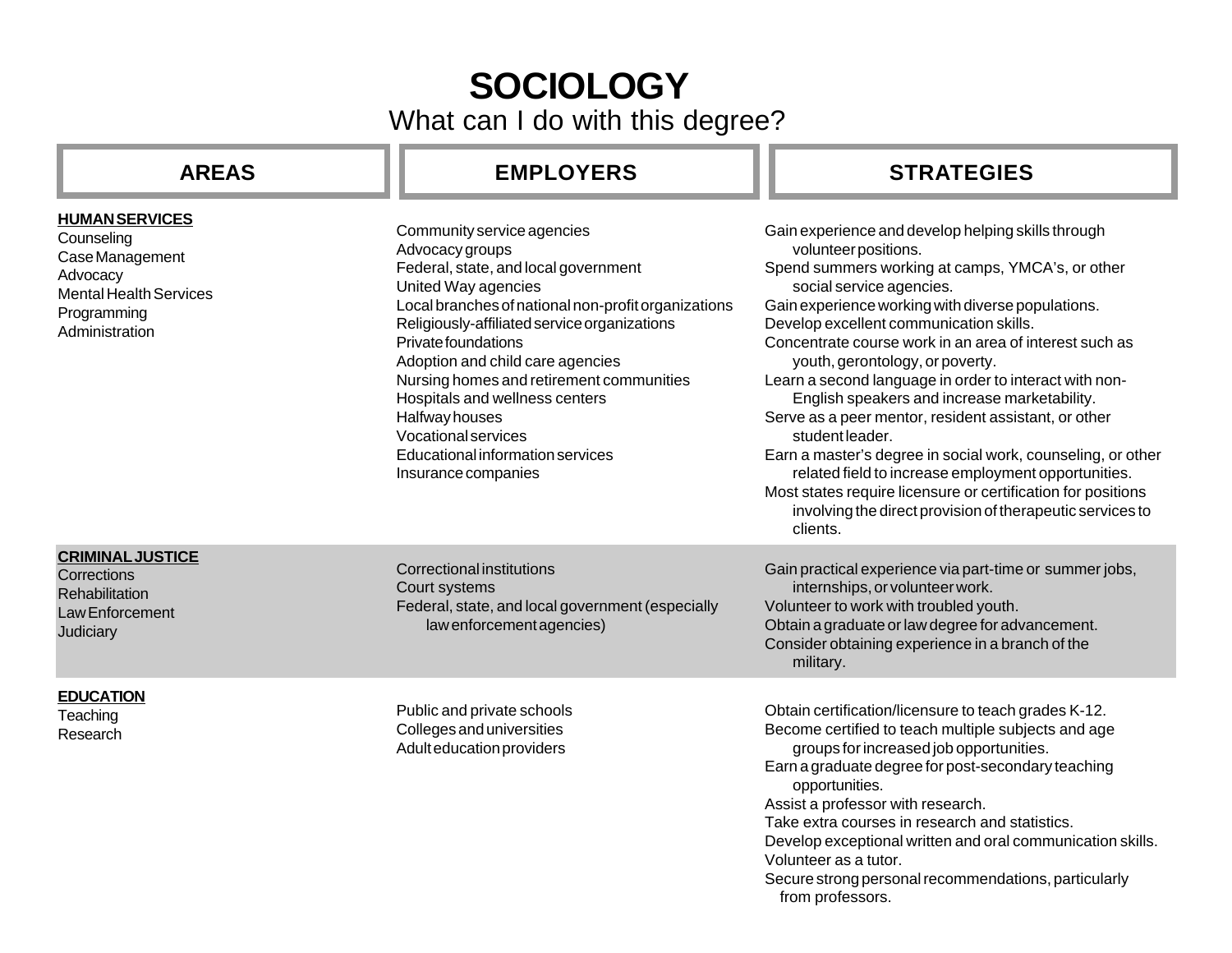| (Sociology, Page 2)                                                                                                                                                                                                   |                                                                                                                                                                                                                                                                                                                                                                                                               |                                                                                                                                                                                                                                                                                                                                                                                                                                                                                                                                          |  |  |
|-----------------------------------------------------------------------------------------------------------------------------------------------------------------------------------------------------------------------|---------------------------------------------------------------------------------------------------------------------------------------------------------------------------------------------------------------------------------------------------------------------------------------------------------------------------------------------------------------------------------------------------------------|------------------------------------------------------------------------------------------------------------------------------------------------------------------------------------------------------------------------------------------------------------------------------------------------------------------------------------------------------------------------------------------------------------------------------------------------------------------------------------------------------------------------------------------|--|--|
| <b>AREAS</b>                                                                                                                                                                                                          | <b>EMPLOYERS</b>                                                                                                                                                                                                                                                                                                                                                                                              | <b>STRATEGIES</b>                                                                                                                                                                                                                                                                                                                                                                                                                                                                                                                        |  |  |
| <b>GOVERNMENT</b><br><b>Social Statistics</b><br>Demography<br><b>Public Administration</b><br>Policy Analysis<br>Research<br>Program Development<br><b>Human Services</b><br><b>City Planning</b><br>Law Enforcement | Federal departments and agencies such as:<br>Departments of Agriculture, Education,<br>Interior, Commerce, Defense<br><b>Health and Human Services</b><br>Drug Enforcement Administration<br><b>Environmental Protection Agency</b><br>Housing and Urban Development<br>Veteran's Administration<br>National Institutes of Health<br>National Institute of Aging<br>State and local government<br>Peace Corps | Supplement curriculum with coursework in statistics and<br>social research.<br>Develop exceptional computer, communication, and<br>research skills.<br>Gain work experience via government internships, part-time<br>jobs, or summer work.<br>Develop a specialty such as aging, family, criminal justice,<br>or healthcare.<br>Learn the federal job application process.<br>Obtain a graduate degree for advanced positions.<br>Consider beginning a career with the government by joining<br>the military.                            |  |  |
| <b>SOCIAL SCIENCE RESEARCH</b><br>Research<br>Data Analysis<br>Demography<br>Market Research<br><b>Information Sourcing</b>                                                                                           | <b>Universities</b><br>Governmentagencies<br><b>Research institutes</b><br>Non-profit agencies<br>Community organizations<br>Private industries<br>Advertising and marketing firms<br><b>Consulting organizations</b><br>Information brokers<br>Newspapers, magazines, news agencies<br>Public opinion research polls                                                                                         | Develop exceptional quantitative, statistical, and writing<br>skills.<br>Learn to use statistics software packages as well as<br>database, spreadsheet, and desktop publishing<br>programs.<br>Volunteer to help a professor with a research project.<br>Obtain an advanced degree in sociology for research<br>administration positions.<br>Earn certification in applied social research by The<br>American Sociological Association.<br>Network with professionals working in areas of interest.<br>Gain experience working on teams. |  |  |
| <b>ENVIRONMENT AND SOCIETY</b>                                                                                                                                                                                        | Waste management firms<br>Health agencies<br>Local planning agencies<br>Environmental advocacy groups<br>Environmental periodicals<br>Federal government<br>Regional, state, and local agencies<br><b>Consulting firms</b><br>Private industry                                                                                                                                                                | Enhance curriculum with courses in ecology, environmental<br>science, and statistics.<br>Join environment-related student organizations.<br>Volunteer to work on environmental clean-up projects.<br>Find a related internship, part-time, or summer job.<br>Obtain a graduate degree for advancement.                                                                                                                                                                                                                                   |  |  |